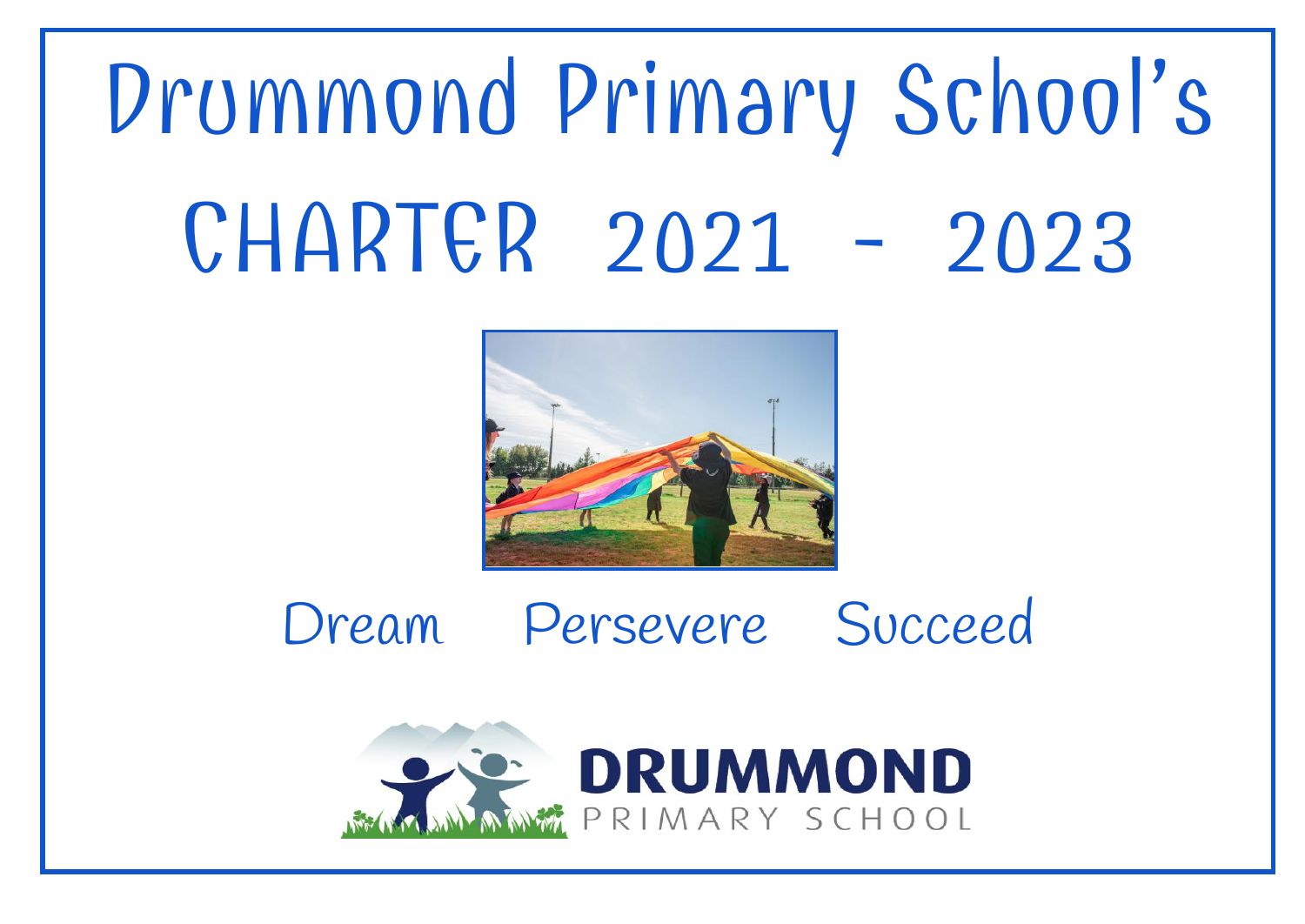

This Charter includes: Drummond School's Vision and Values Drummond School's Strategic plan 2021- 2023 Drummond School's Annual plan 2021 Drummond School's Student Achievement Targets and Action Plans 2021

## **INTRODUCTION**

Drummond is a decile 8, rural Year 0-8, co-educational school. We pride ourselves on the 'wh  $\bar{a}$  nau/family feel' within our School Community. We are fortunate to have a diverse ethnic make up, with 15% of our children being of M $_{\bar{a}}$  ori descent, and another 22% of our children being immigrants to New Zealand. A small number of children reside in the Drummond village, with most coming to school by bus or travelling from further distances. We have a starting school roll of 70 in 2020.

Drummond School has 5 teaching spaces, with 4 of these being combined to create larger classrooms, a library and School Pool. The school has 3 permanent teachers plus 2 fixed term teachers in a job share role. The students and teachers are supported by an office administrator/groundsperson, teacher aide/cleaner, 1 other teacher aide, and a Reading Recovery teacher, all who work varying hours.

The school is well resourced with quality teaching resources and equipment. It has large well cared for grounds, mature shady trees, an adventure playground, and an asphalt court with room for two tennis courts.

Our school receives excellent community support. Parents are actively involved in fundraising, education outside the classroom, participate in many extra-curricular activities, and help with resources and maintenance tasks.

Drummond is in the heart of Central Southland, located 40km kilometres northwest of Invercargill. The majority of the people in the community are involved in farming (dairy, cropping and sheep) or supporting businesses such as a garage, engineering business, and a tavern.

The Oreti plain, Aparima River, and majestic Takitimu Mountains are the major geographic features of the area. Lakes, mountains, beaches and larger towns are all within an hour's drive.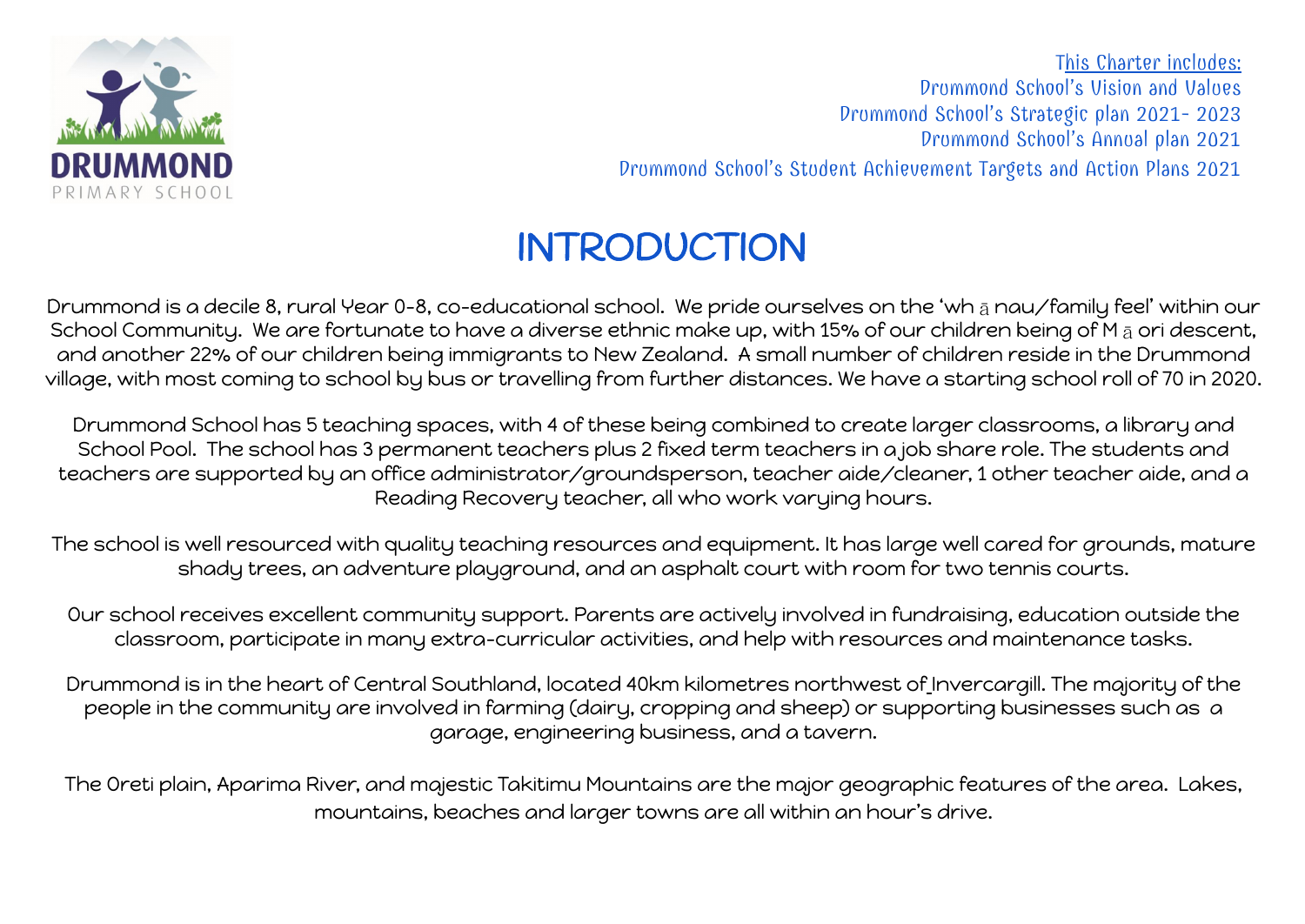#### VISION

As a result of consultation with the school community we as a Board of Trustees believe that this overarching statement and resulting actions will encompass all that we do at Drummond School; Something that everyone in our school community knows and understands.

## DREAM PERSEVERE SUCCEED

#### VALUES

These four values reflect our community's deeply held beliefs about what is important at Drummond School. Our values underpin everything we do at Drummond School and also reflect the values outlined in the New Zealand Curriculum (2007) Through their learning, social, cultural and sporting experiences children at Drummond will be encouraged to value:

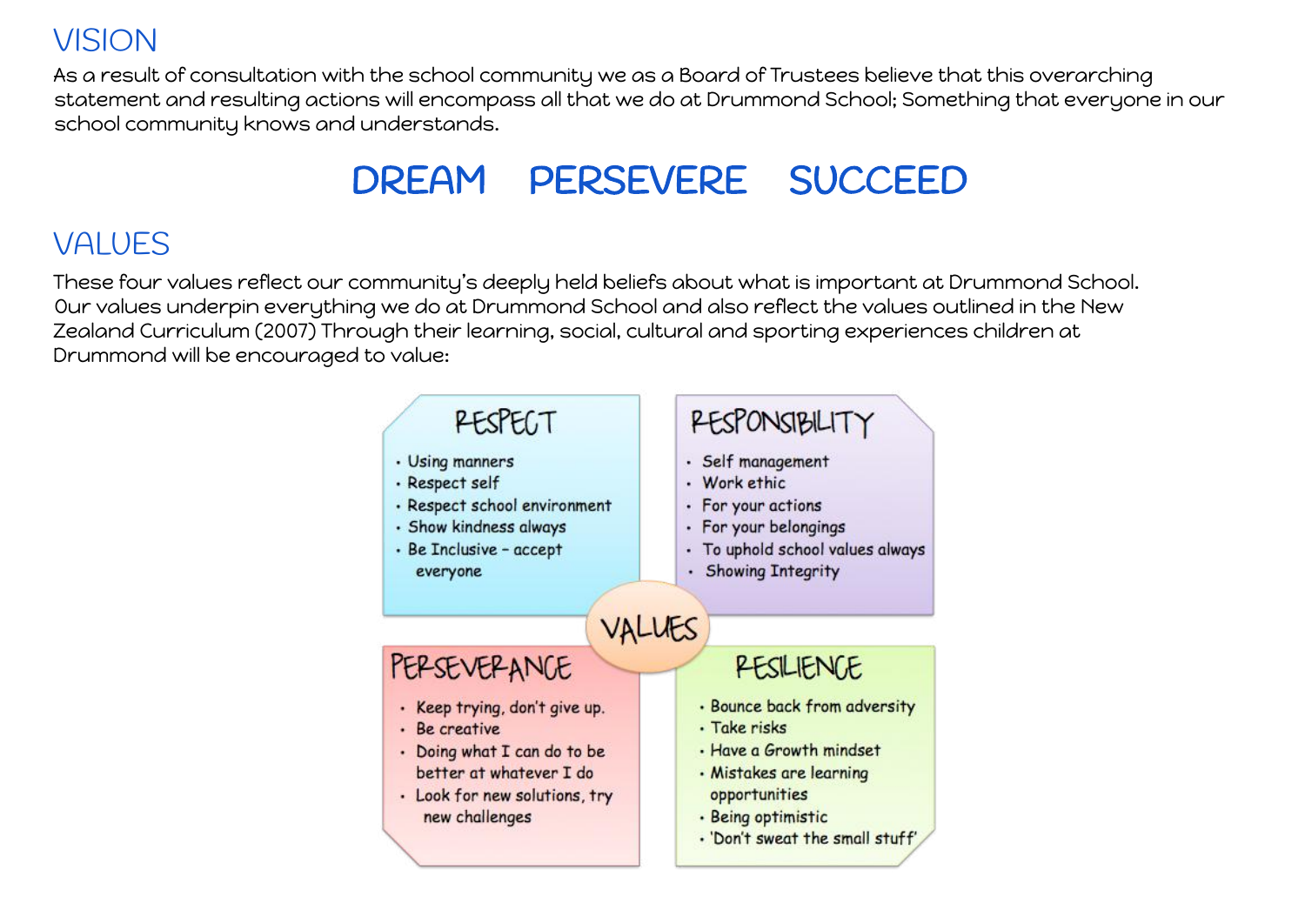#### CURRICULUM DELIVERY

- To ensure the learning needs of children are met in the context of the New Zealand Curriculum (2007)
- To ensure a balanced curriculum is delivered using the learning areas, key competencies and values in the New Zealand Curriculum (2007)
- To meet the local vision for learning within the school through the Dipton School Curriculum plan
- To gather information and assess achievement against New Zealand Curriculum (2007) and set goals for future curriculum development using this data.

#### NATIONAL EDUCATION PRIORITIES

Drummond School recognises and is committed to the Government's National Education and Learning Priorities:

- Learners at the centre
	- $\circ$  Learners with their wh $\bar{a}$  nau are at the centre of education.
- Barrier-free access
	- Great education opportunities and outcomes are within reach for every learner.
- Quality teaching and leadership
	- $\circ$  Quality teaching and leadership make the difference for learners and their wh $\bar{a}$  nau.
- Future of learning and work
	- Learning that is relevant to the lives of New Zealanders today and throughout their lives.
- World-class inclusive public education
	- New Zealand education is trusted and sustainable.

Drummond School contributes to the National Education Priorities at Governance, Management and Operational levels by giving them full consideration when planning for school development or school/class programmes. Literacy and Numeracy are currently recognised as curriculum priorities. Staff development priorities and budget allocation priorities are made to resource these priorities. Achievement results are carefully analysed throughout each year to identify students or groups of students at risk or requiring extension and to prioritise teaching and learning goals. Planning ensures that strategies are put in place to improve achievement outcomes.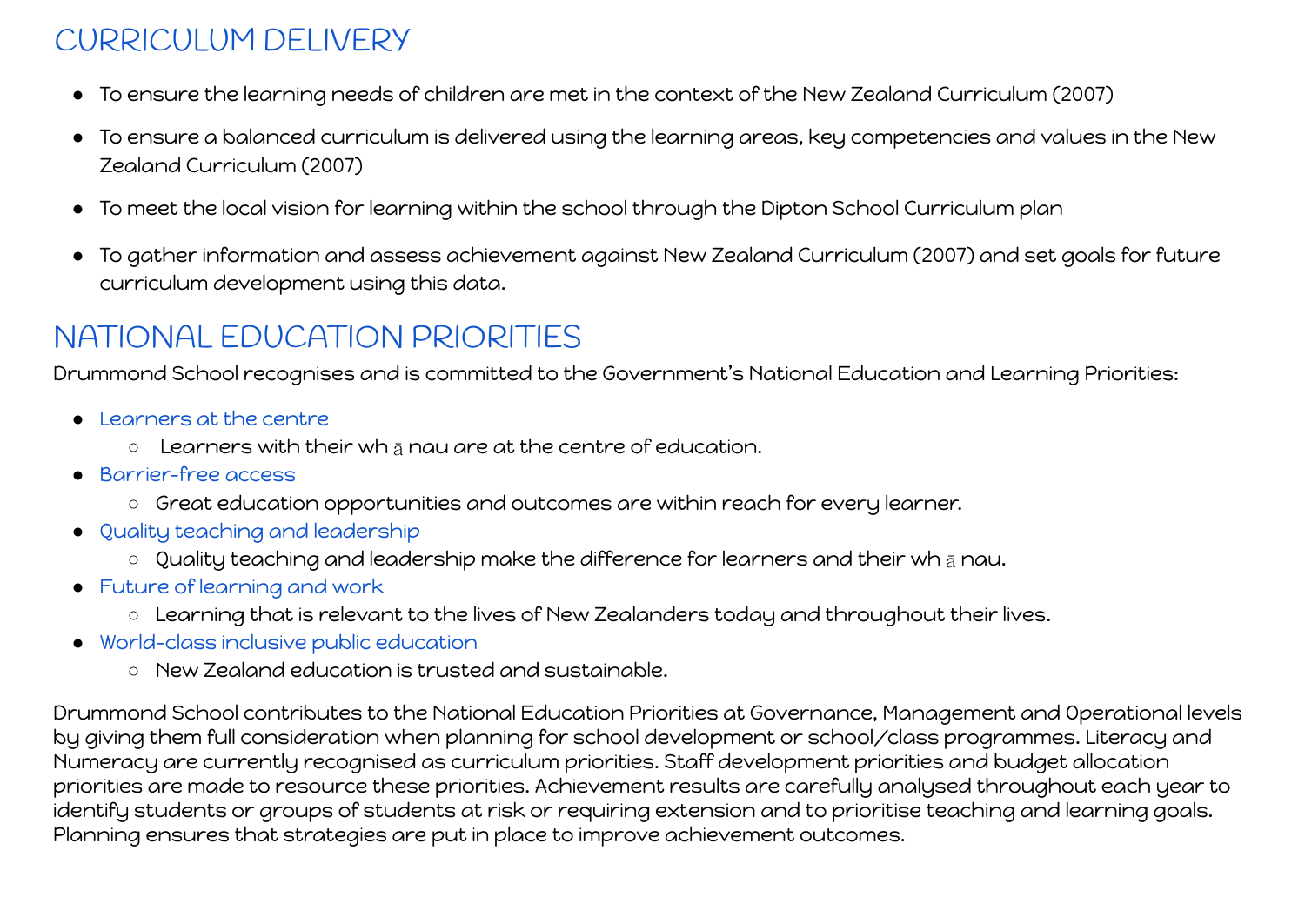#### TREATY OBLIGATIONS & REFLECTING CULTURAL DIVERSITY

Parents and wh $\bar{a}$  nau of children identified as M $\bar{a}$  ori have been consulted on how they wish the school to meet the educational needs of their tamariki. These parents sought no special provision, but their expectation is that their children will progress to the best of their ability and on a par with their peers.

Our goal is to ensure equitable provision of Te Reo me Tikanga M $_{\bar{a}}$  ori in all classes, using expertise from our Local Community, our M<sub>ā</sub> ori facilitator, our capable Lead Teacher, and with the input of our strong Wh<sub>ā</sub>nau Roopu (Group) and Student voice.

Teaching Staff are encouraged and supported, with Hauora (Wellbeing) and Professional development to extend their current capabilities in Te Reo and Tikanga practices.

We strive to be Culturally and Treaty responsive.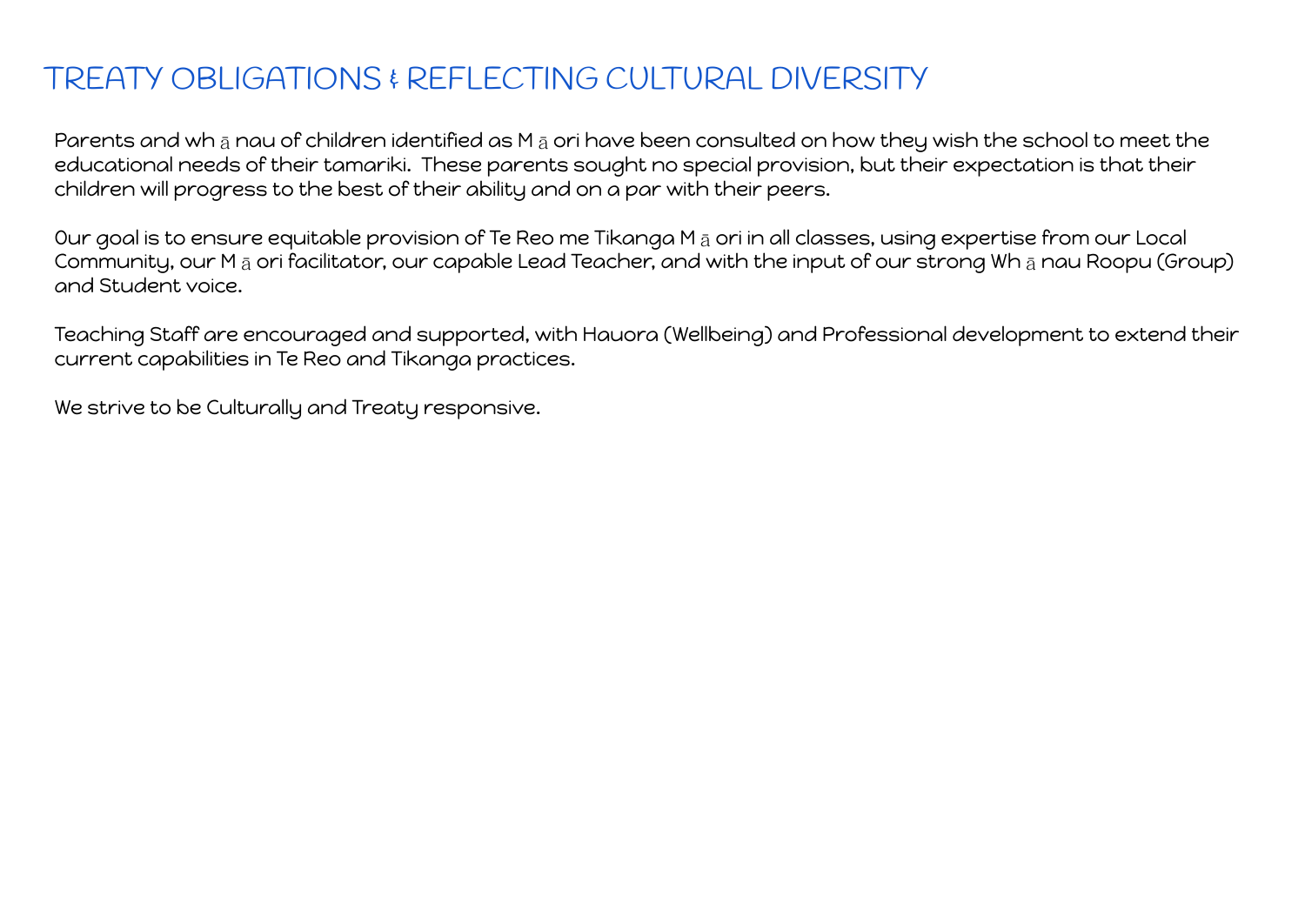#### PROCEDURAL INFORMATION

- Planning year: December December
- Date for lodging copy of updated Charter/Annual Plan: 1<sup>st</sup> March each year.
- Date for lodging copy of Annual Report: 31<sup>st</sup> May each year.

#### SUPPORTING DOCUMENTATION FOR CORE SCHOOL BUSINESS

The following documentation continues to support us in improving student achievement and teacher/school programmes:

- School policies
- School procedures
- Curriculum plans
- Curriculum review timetable and programme
- Assessment plans
- Reporting plans (to parents, BOT, and community)
- Teacher's programmes of work
- Teachers and Support Staff's Professional Development and Professional Growth Cycles

The following documentation will support us in developing good management practices and effective school systems:

- School policies
- School procedures
- School self-review programme
- Annual budget
- Ten-year Maintenance Plan
- Five-year Property Plan
- Health and Safety procedures
- Board of Trustees Job descriptions
- Asset Replacement Plan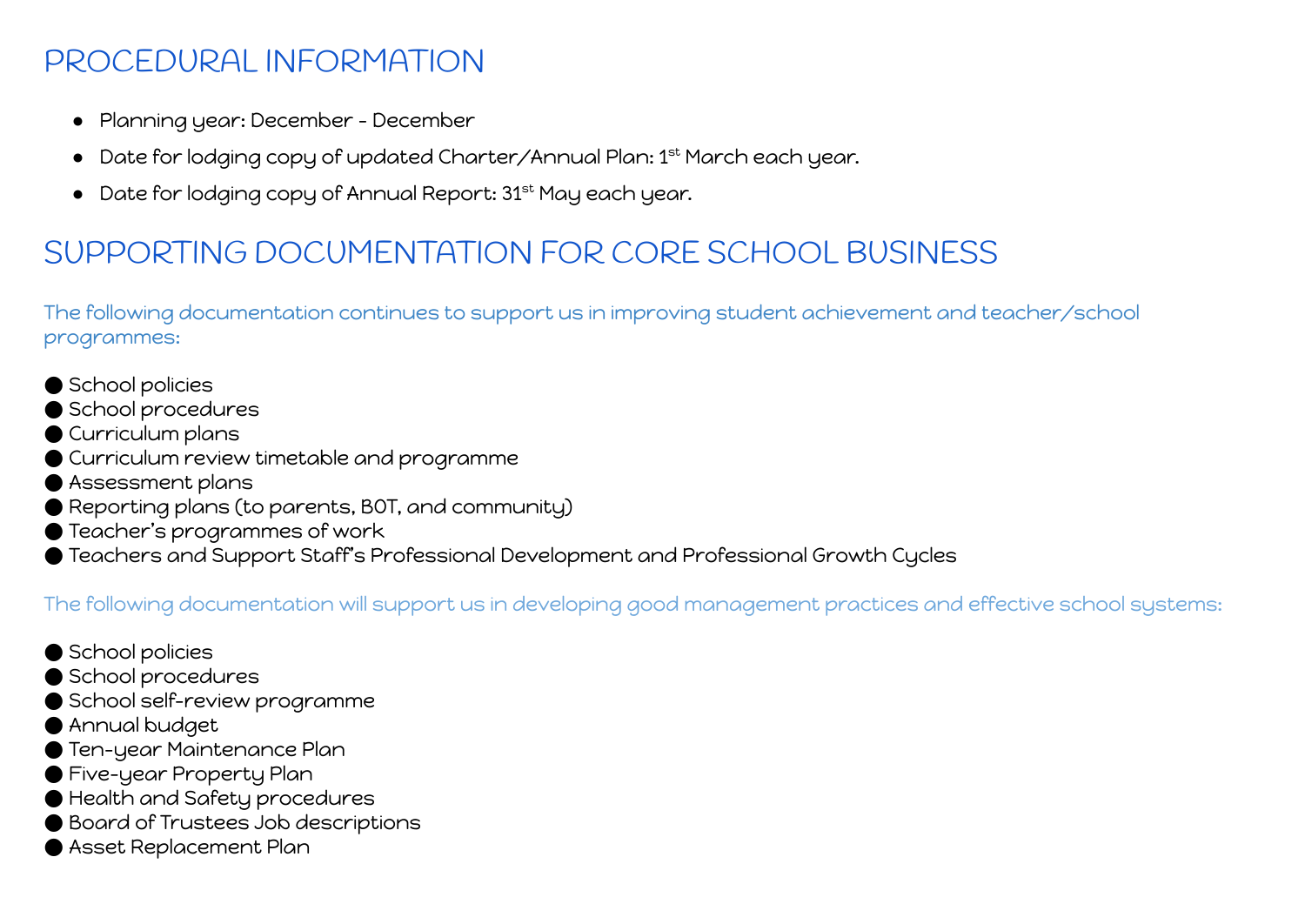#### COMMUNITY CONSULTATION

The Board of Trustees is committed to positive and ongoing consultation with its community. It does this by:

- $\bullet$  Weekly school newsletter to each school family
- Monthly community newsletter to each community home
- Providing a school website
- School Facebook page
- Utilising the Schoolstream App
- Emailing specific notices and information to families/whanau
- Having an open door policy for the Community and publicising this
- Hosting parent information sessions on specific matters
- Parent teacher interviews to discuss student goals and achievement
- Consulting with Maori families
- Consulting with Migrant families

Specific community consultation on the School Strategic Goals and Charter was conducted in November 2019. Community consultation in December 2014, 2016, 2018 and 2020 was completed to help review our Strategic and Annual goals.

Reporting to the community regarding curriculum targets takes place three times per year and this information is considered when reviewing annual plans, targets and teaching programmes.

Reporting to the community on the outcomes of reviews for specific curriculum areas and student achievement in these areas takes place as per our 3-year curriculum review timetable. This information is considered when reviewing annual plans, targets and teaching programmes.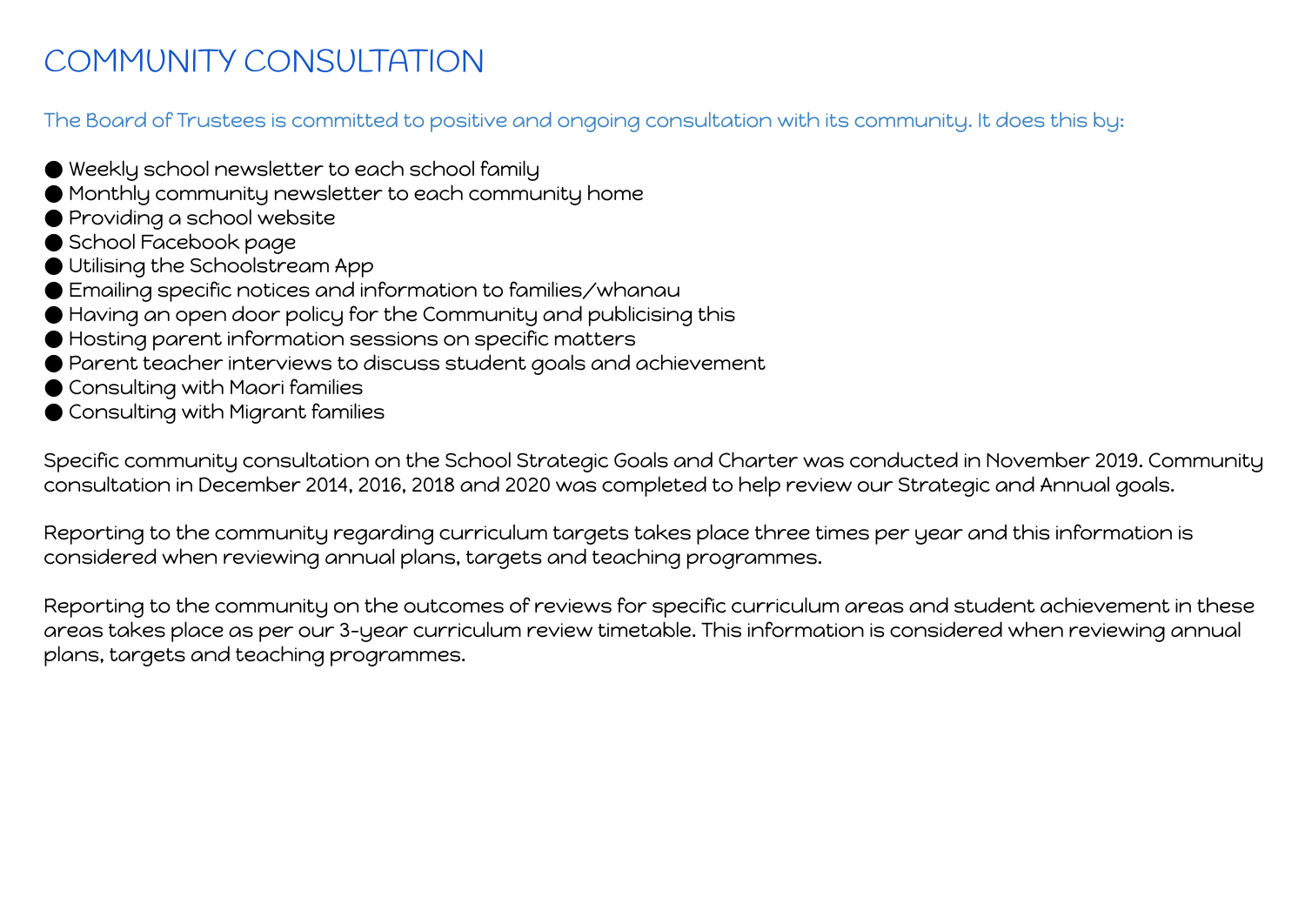# Drummond Primary School's STRATEGIC PLAN 2021 - 2023

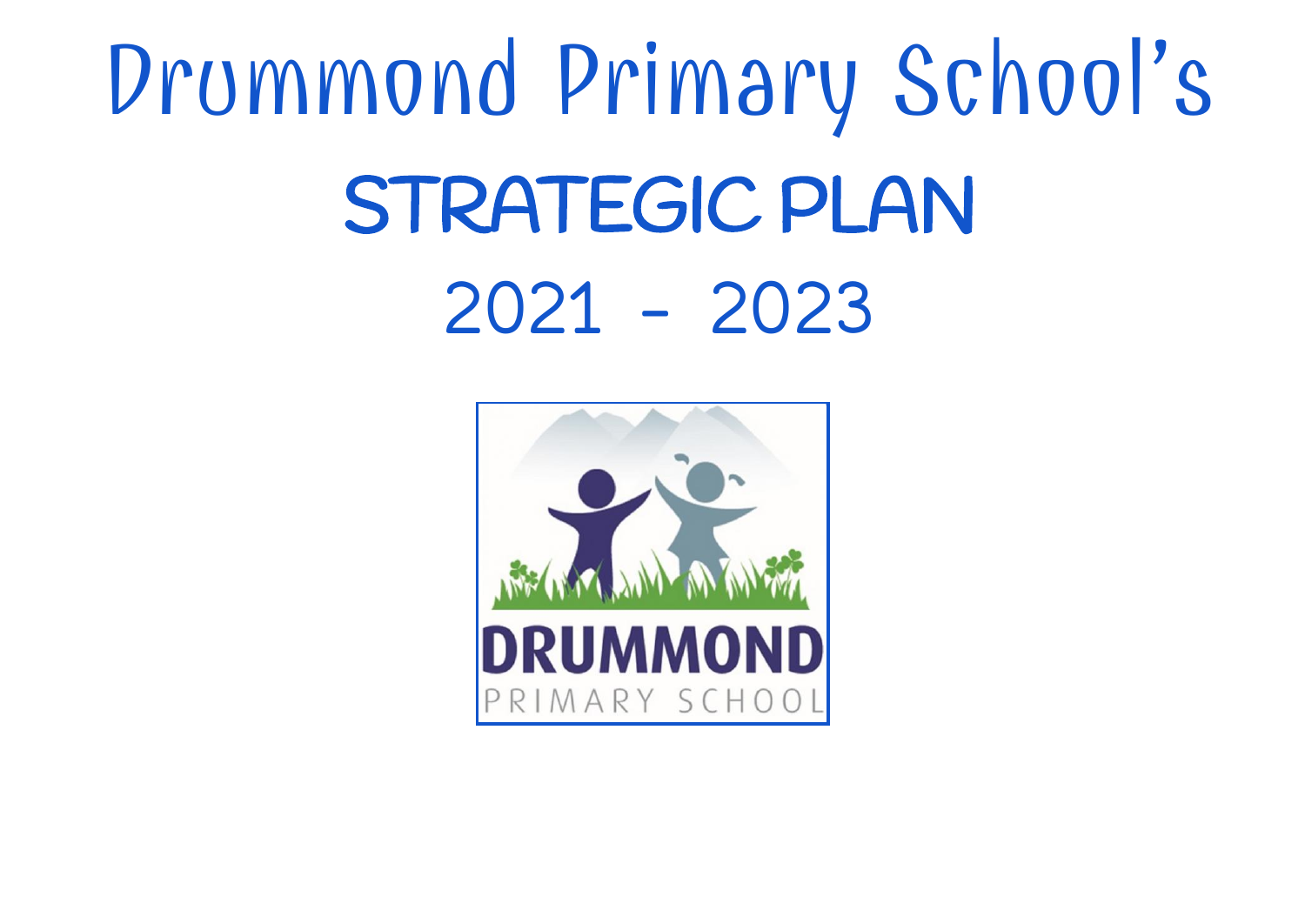

## DRUMMOND PRIMARY SCHOOL'S STRATEGIC PLAN 2021 - 2023

### Our Strategic Goals

After consultation with our community in 2019, The Board of Trustees have developed 3 Strategic Goals which will shape the future of Drummond Primary School. These will be reviewed annually.

#### GOAL 1

ENSURING SUCCESS: Through celebrating our Unique School Culture - Tangata Whenuatanga (Pace-based, socio-cultural awareness & understanding of the whenua/land we come from) GOAL 2

ENSURING SUCCESS: Through Excellence in Teaching and Learning - Ako (Reciprocal shared learning in the classroom and beyond)

#### GOAL 3

ENSURING SUCCESS: Through positive relationships and communication with our School Community - Wh $\bar{a}$  naungatanga (Relationships between students, schoolwide  $\epsilon$  with the community based on high expectations)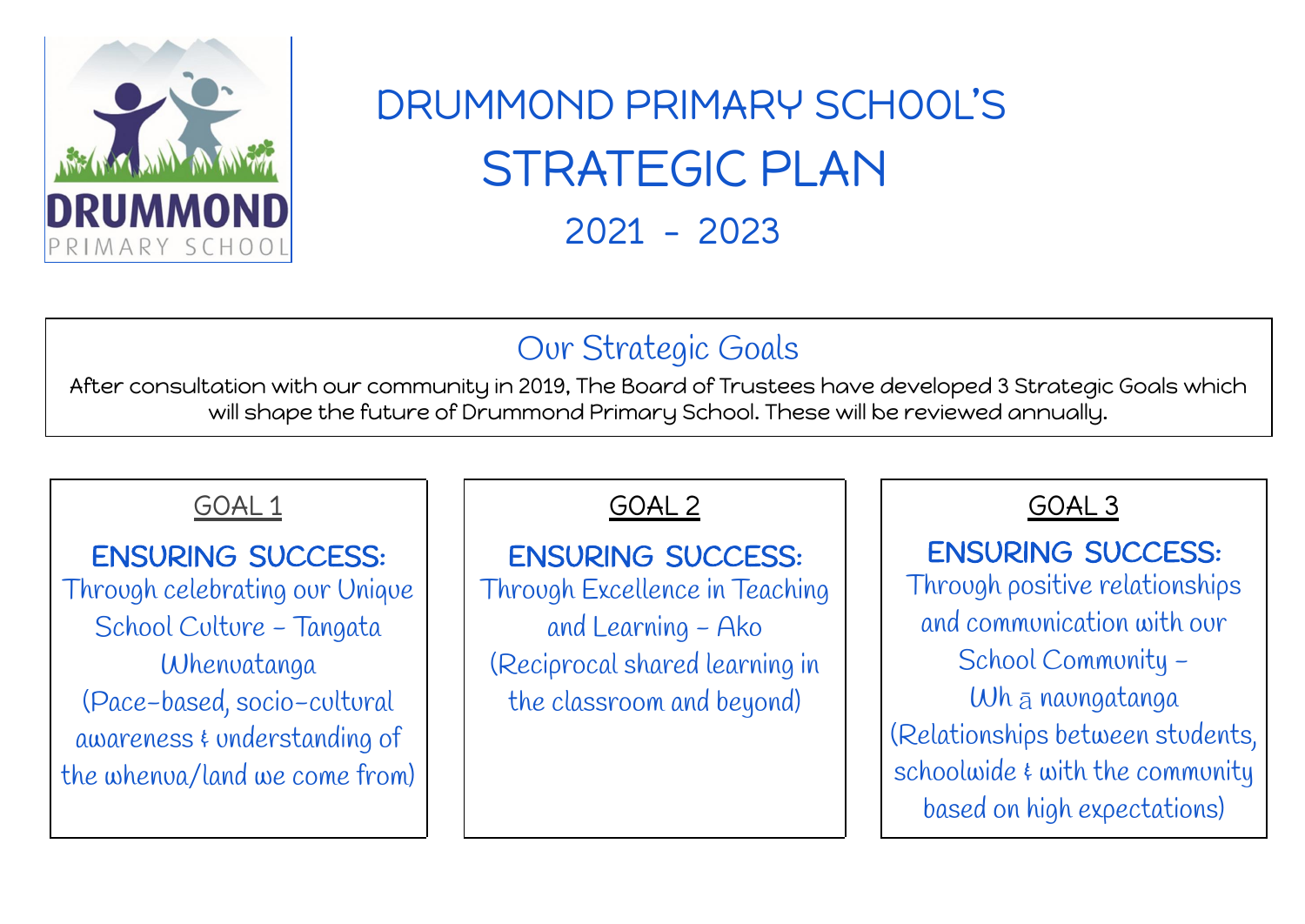## STRATEGIC GOAL 1 D.P.S

| Ensuring Success: Through celebrating our Unique School Culture (Tangata Whenuatanga)                                            |                                                                                                                                                          |                                                                                                                                                                    |  |  |  |
|----------------------------------------------------------------------------------------------------------------------------------|----------------------------------------------------------------------------------------------------------------------------------------------------------|--------------------------------------------------------------------------------------------------------------------------------------------------------------------|--|--|--|
|                                                                                                                                  | <b>OBJECTIVES</b>                                                                                                                                        |                                                                                                                                                                    |  |  |  |
| 2021                                                                                                                             | 2022                                                                                                                                                     | 2023                                                                                                                                                               |  |  |  |
| Review our School's Values, Vision & Motto, and<br>ensure it is understood by all of our School<br>community                     | Positively promote our School's Value, Vision<br>and Motto, and its' relevance                                                                           | Our School's Values, Vision and Motto becomes<br>$\bullet$<br>embedded in School Culture                                                                           |  |  |  |
| Positively promote awareness, respect,<br>integration & celebration of culture                                                   | Awareness, respect, integration and<br>$\bullet$<br>celebration of culture evident                                                                       | Awareness, respect, integration and<br>$\bullet$<br>celebration of culture embedded                                                                                |  |  |  |
| Programmes to support our Staff, Students<br>and School Communities Health and Well being<br>(Hauora) developed                  | Programmes to support our Staff, Students<br>and School Communities Health and Well being<br>(Hauora) implemented                                        | Programmes to support our Staff, Students<br>and School Communities Health and Well being<br>(Hauora) maintained                                                   |  |  |  |
| Review our Bronze, Silver & Gold Schools<br>$\bullet$<br>Leadership Programme                                                    | Modify our Schools Leadership Programme for<br>yr 6-8 students                                                                                           | Schools Leadership Programme reflects Local<br>curriculum focus                                                                                                    |  |  |  |
| Review the Cultural competencies, and how well<br>we are using them                                                              | Cultural competencies integration becoming<br>more evident and inclusive                                                                                 | Ensure Cultural competencies are fully<br>embedded in School Culture                                                                                               |  |  |  |
| Investigate ways to incorporate the history,<br>heritage, language and cultural practises of<br>Partners to Te Tiriti o Waitangi | Programmes developed to incorporate the<br>$\bullet$<br>history, heritage, language and cultural<br>practises of Partners to Te Tiriti o Waitangi        | Review programme implementation based on<br>the history, heritage, language and cultural<br>practises of Partners to Te Tiriti o Waitangi                          |  |  |  |
| Promote and Increase the everyday use of Te<br>$\bullet$<br>Ao M ā ori integration in all areas of Schooling                     | Te Ao M ā ori meaningfully apparent in all areas<br>of Schooling                                                                                         | Review and Monitor the effectiveness of Te Ao<br>M ā ori teaching and Learning                                                                                     |  |  |  |
| Review our Reporting Template and seek<br>feedback from our School community to<br>ensure it reflects our School culture         | • Adapt & modify Reporting format to further<br>reflect our School culture                                                                               | Implement new Reporting format to fully reflect<br>our School culture                                                                                              |  |  |  |
| Work as a whole Board to enhance Governance<br>collaborative decision making based on School<br>Community needs                  | Implement effective transition practices with<br>the new Board to enhance Governance<br>collaborative decision making based on School<br>Community needs | Attend Professional Development courses as a<br>$\bullet$<br>whole Board to enhance Governance<br>collaborative decision making based on School<br>Community needs |  |  |  |
| Legislative Requirements at Governance and<br>Management level undertaken within a realistic<br>timeframe                        | Legislative Requirements at Governance and<br>Management level undertaken within a realistic<br>timeframe                                                | Legislative Requirements at Governance and<br>Management level undertaken within a realistic<br>timeframe                                                          |  |  |  |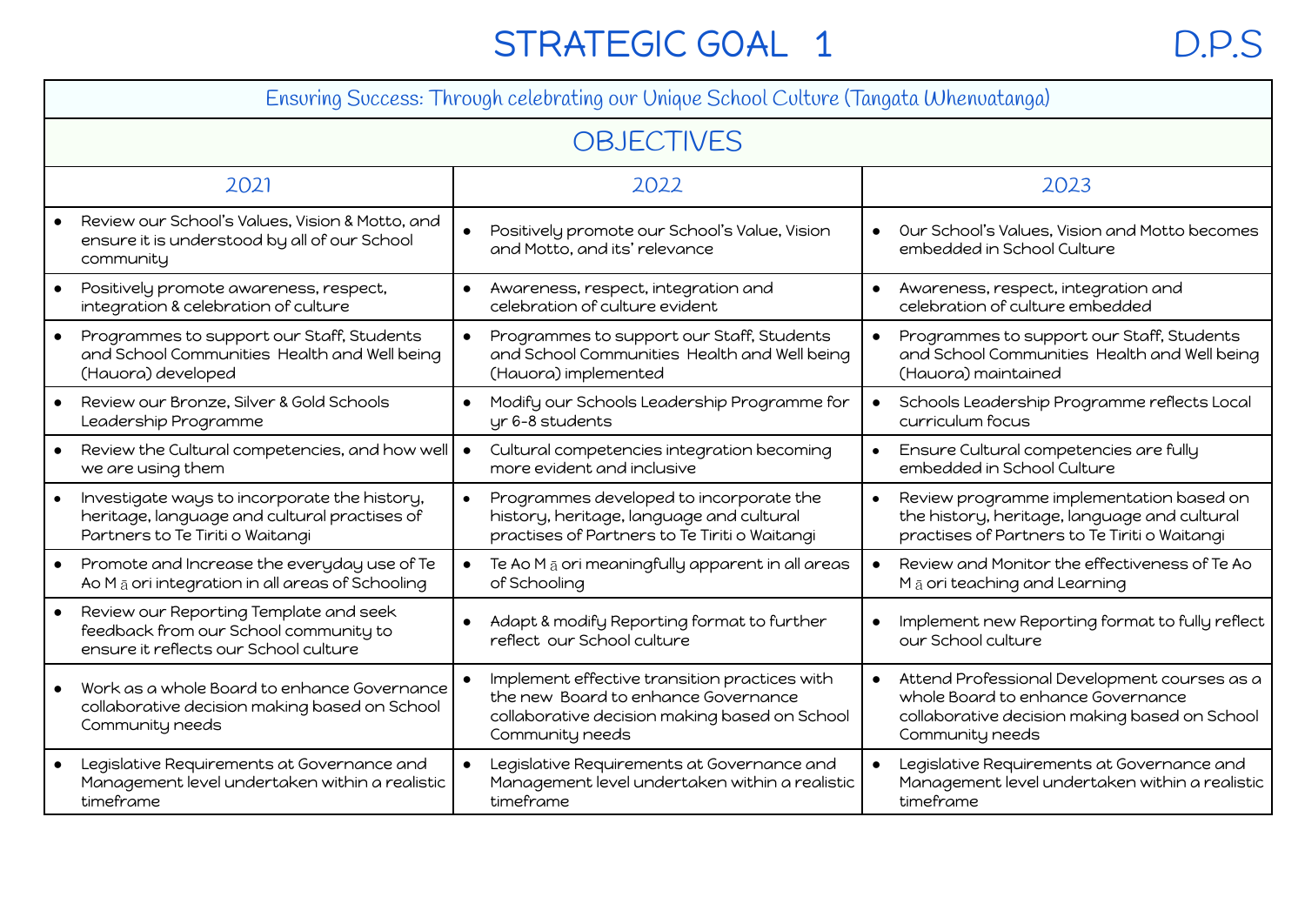## STRATEGIC GOAL 2 D.P.S

|                                                                                                                                             | Ensuring Success: Through Excellence in Teaching and Learning (Ako)                                            |                                                                                                                  |  |  |  |  |
|---------------------------------------------------------------------------------------------------------------------------------------------|----------------------------------------------------------------------------------------------------------------|------------------------------------------------------------------------------------------------------------------|--|--|--|--|
|                                                                                                                                             | <b>OBJECTIVES</b>                                                                                              |                                                                                                                  |  |  |  |  |
| 2021                                                                                                                                        | 2022                                                                                                           | 2023                                                                                                             |  |  |  |  |
| School wide Curriculum reviews in Literacy,<br>$\bullet$<br>including Spelling and Phonographics, as well<br>as Maths including Basic Facts | School wide Curriculum reviews in Phys-ed,<br>Health and the Arts                                              | School wide Curriculum reviews in Science,<br>$\bullet$<br>Social Studies and History                            |  |  |  |  |
| Develop a Curriculum plan that supports the<br>use of integrated technology, across all year<br>groups                                      | Implement a balanced and inclusive Digital<br>$\bullet$<br>Technology Curriculum Plan                          | The use of Digital Technology is fully integrated<br>$\bullet$<br>and embedded within all Curriculum areas       |  |  |  |  |
| Establish a Professional Growth Cycle,<br>including Self Reflection, which is focused on<br>improving Teacher practice                      | Encourage and facilitate opportunities for<br>Professional Growth and Self Reflection                          | Maintain a culture of relevant Professional<br>Learning and Self Reflection                                      |  |  |  |  |
| Develop collaborative leadership structures<br>$\bullet$<br>for Staff                                                                       | Collaborative Leadership structures for Staff<br>$\bullet$<br>evolving                                         | Collaborative Leadership structures for Staff<br>$\bullet$<br>evident                                            |  |  |  |  |
| Continue to develop innovative and inclusive<br>$\bullet$<br>teaching practices                                                             | Innovative and inclusive teaching practices<br>$\bullet$<br>reviewed and adapted                               | Innovative and inclusive teaching practices<br>enhanced                                                          |  |  |  |  |
| Environments and culture that provides<br>opportunities for all to achieve to their full<br>potential developed                             | Environments and culture that provides<br>opportunities for all to achieve to their full<br>potential promoted | Environments and culture that provides<br>opportunities for all to achieve to their full<br>potential maintained |  |  |  |  |
| Provide students with learning opportunities<br>$\bullet$<br>in areas they are passionate about                                             | Increasingly provide students with learning<br>opportunities in areas they are passionate<br>about             | Students provided with numerous learning<br>opportunities in areas they are passionate<br>about                  |  |  |  |  |
| Target programmes aimed at meeting the<br>$\bullet$<br>needs of all children developed and<br>implemented                                   | Target programmes aimed at meeting the<br>needs of all children reflect School Culture                         | Target programmes aimed at meeting the<br>needs of all children monitored for<br>effectiveness                   |  |  |  |  |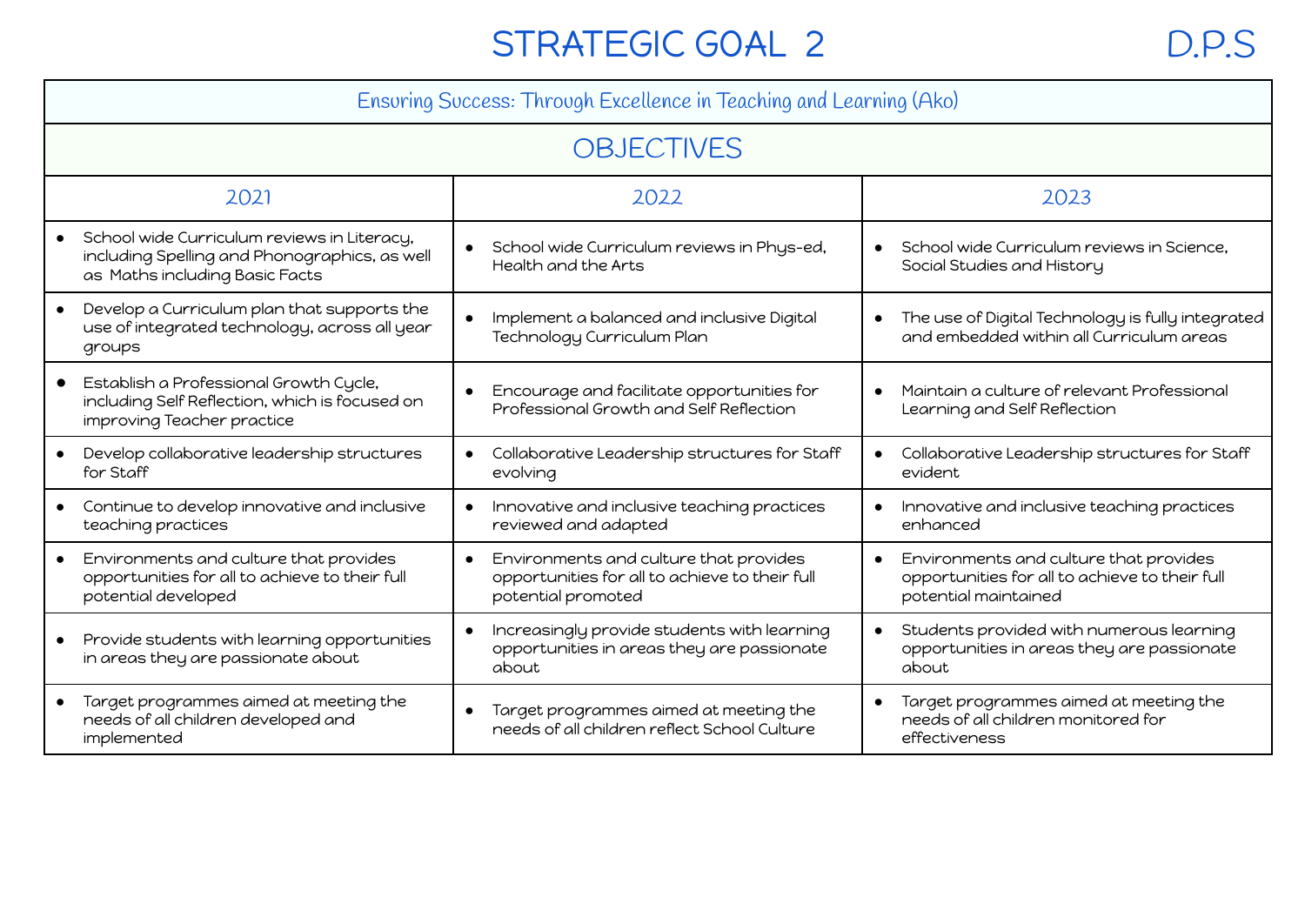## STRATEGIC GOAL 3 D.P.S

|           | Ensuring Success: Through positive relationships and communication with our School Community (Wh a naungatanga)                                                   |           |                                                                                                                                 |  |                                                                                                                |  |  |  |
|-----------|-------------------------------------------------------------------------------------------------------------------------------------------------------------------|-----------|---------------------------------------------------------------------------------------------------------------------------------|--|----------------------------------------------------------------------------------------------------------------|--|--|--|
|           |                                                                                                                                                                   |           | <b>OBJECTIVES</b>                                                                                                               |  |                                                                                                                |  |  |  |
|           | 2021                                                                                                                                                              |           | 2022                                                                                                                            |  | 2023                                                                                                           |  |  |  |
|           | Maintain and continue to develop open<br>communication between school, wh a nau and<br>our local community to celebrate student<br>work, successes and challenges |           | Open and meaningful sharing between School<br>and Home - Home and School, celebrating<br>student work, successes and challenges |  | • Monitor the effectiveness of the sharing<br>platforms, and the impact on Teacher and<br>student workload     |  |  |  |
|           | Engage with our wider community to be<br>involved in school programmes to enhance<br>learning opportunities                                                       | $\bullet$ | Regular Community involvement in school<br>programmes to enhance learning<br>opportunities                                      |  | • Expand Community involvement in school<br>programmes to enhance learning<br>opportunities                    |  |  |  |
|           | Further develop our inclusive supportive<br>culture, with a strong emphasis on Tuakana -<br>teina                                                                 |           | Deepen our inclusive supportive culture, with<br>a strong emphasis on Tuakana - teina                                           |  | • Promote our inclusive supportive culture, with<br>a strong emphasis on Tuakana - teina                       |  |  |  |
|           | Enviroschools priorities researched and<br>developed                                                                                                              |           | Enviroschools principles incorporated in<br>School curriculum                                                                   |  | · Sustainable Enviroschools programmes<br>embedded in School curriculum                                        |  |  |  |
|           | Local curriculum is explored through<br>engagement/review with school & wider<br>community                                                                        |           | Local Curriculum programmes that are<br>relevant and inclusive are developed                                                    |  | · Sustainable Local curriculum programmes are<br>implemented                                                   |  |  |  |
|           | Strengthen our positive relationship with our<br>M a ori and ESOL community                                                                                       |           | Enhance and strengthen our positive<br>relationship with our M a ori and ESOL<br>community                                      |  | Promote our positive relationship with our<br>M a ori and ESOL community                                       |  |  |  |
| $\bullet$ | Share work, success and challenges while<br>celebrating diverse abilities & individual<br>excellence                                                              |           | • Continue to share work, success and<br>challenges while celebrating diverse abilities &<br>individual excellence              |  | Regularly share work, success and challenges<br>while celebrating diverse abilities & individual<br>excellence |  |  |  |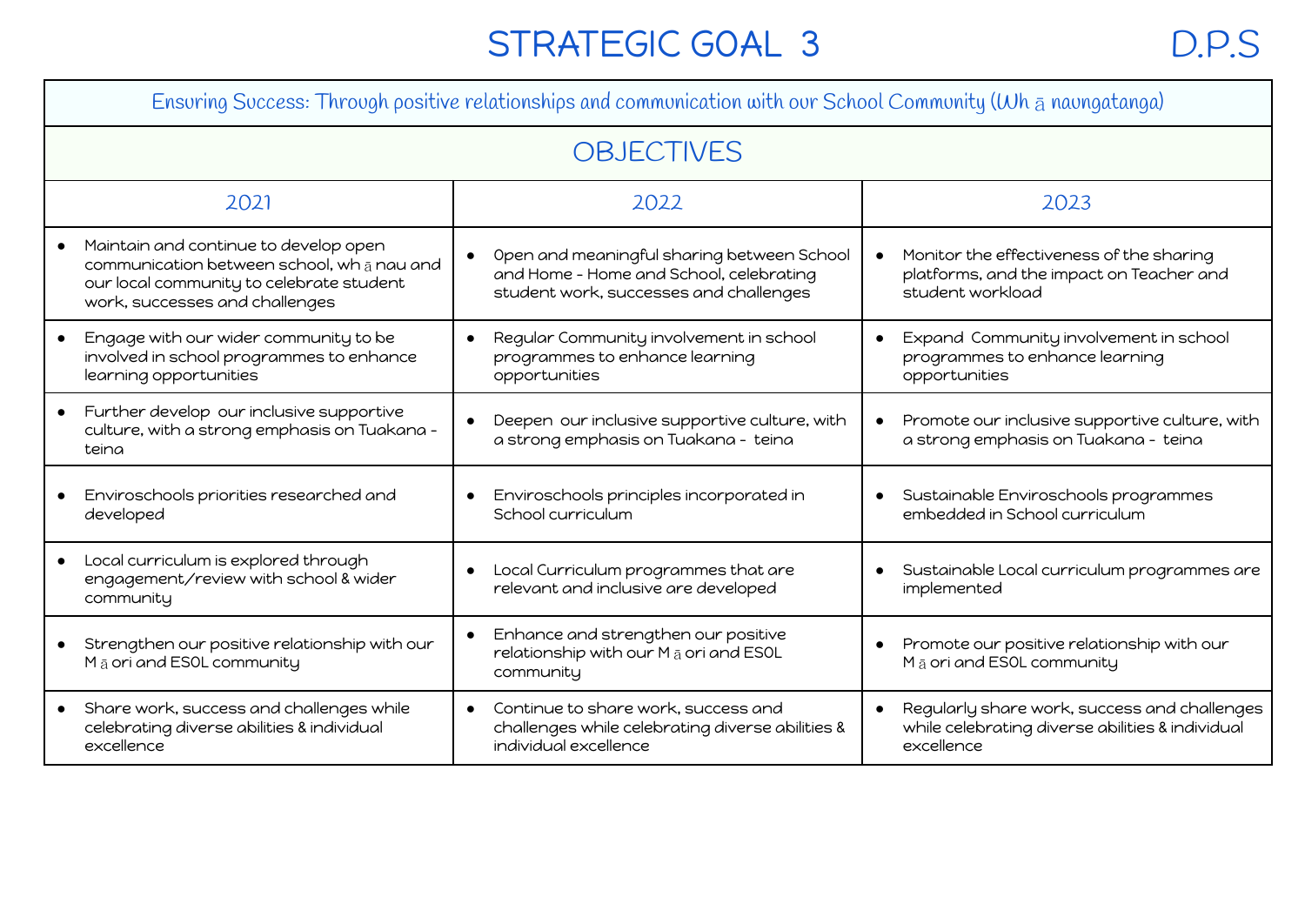### ANNUAL PLAN D.P.S

| Strategic Goal 1                                                                                                |                                                                                                                                                                                                                                                                                                                                                                                                                                                                                                                                                                                      |                                                           |               |          |  |
|-----------------------------------------------------------------------------------------------------------------|--------------------------------------------------------------------------------------------------------------------------------------------------------------------------------------------------------------------------------------------------------------------------------------------------------------------------------------------------------------------------------------------------------------------------------------------------------------------------------------------------------------------------------------------------------------------------------------|-----------------------------------------------------------|---------------|----------|--|
| Ensuring Success: Through celebrating our Unique School Culture (Tangata Whenuatanga)                           |                                                                                                                                                                                                                                                                                                                                                                                                                                                                                                                                                                                      |                                                           |               |          |  |
| <b>Annual Goals (Objectives)</b>                                                                                | Actions                                                                                                                                                                                                                                                                                                                                                                                                                                                                                                                                                                              | Responsibility                                            | <b>Budget</b> | Timeline |  |
| Review our School's Values, Vision &<br>Motto, and ensure it is understood by all<br>of our School community    | Review and seek feedback on our School Vision & Motto<br>$\bullet$<br>to make sure it aligns with our current community and<br>students<br>Adapt and modify Vision and Motto if necessary to<br>reflect our current community and students                                                                                                                                                                                                                                                                                                                                           | <b>BOT</b><br>$\bullet$<br>Staff<br>Community<br>Students |               | Term 2   |  |
| Positively promote awareness, respect,<br>integration & celebration of culture                                  | Kapahaka, Community Events, Art, Music, Ukelele Group,<br>$\bullet$<br>Tuakana Teina Buddies, K e mu (Games), 'House'<br>Tukutuku Panels, Outdoor Mural, Outdoor Education<br>Week, School Camps, Clubs, Lunch hour PALS                                                                                                                                                                                                                                                                                                                                                             | ALL<br>$\bullet$                                          |               | 2021     |  |
| Programmes to support our Staff,<br>Students and School Communities Health<br>and Well being (Hauora) developed | Yoga, Mindfulness, Weekly Sports Rotations, Brain<br>$\bullet$<br>Breaks with Physical activities, Hauora time daily<br>Opportunities for self reflection and goal setting<br>$\bullet$<br>Annual events - Athletics, House Challenges, Cross<br>Country, Kapahaka, School Production<br>All staff given one days paid Hauora - Well being leave<br>$\bullet$<br>during Term time<br>Wellbeing - Hauora Survey with Students and Staff<br>Ensure Staff familiar with Health and Safety and Child<br><b>Protection Policies</b><br>All Staff to have current First Aid Qualifications | ALL<br><b>BOT</b>                                         | \$2000        | 2021     |  |
| Review our Bronze, Silver & Gold Schools<br>Leadership Programme                                                | Provide Senior students with opportunities to develop<br>$\bullet$<br>leadership skills<br>Senior students take ownership for their learning within<br>$\bullet$<br>Leadership programme<br>Add more Leadership opportunities to the list<br>Review the change to an Online format                                                                                                                                                                                                                                                                                                   | Ellen<br>Ruth<br>Tania<br>Students<br>$\bullet$           |               | 2021     |  |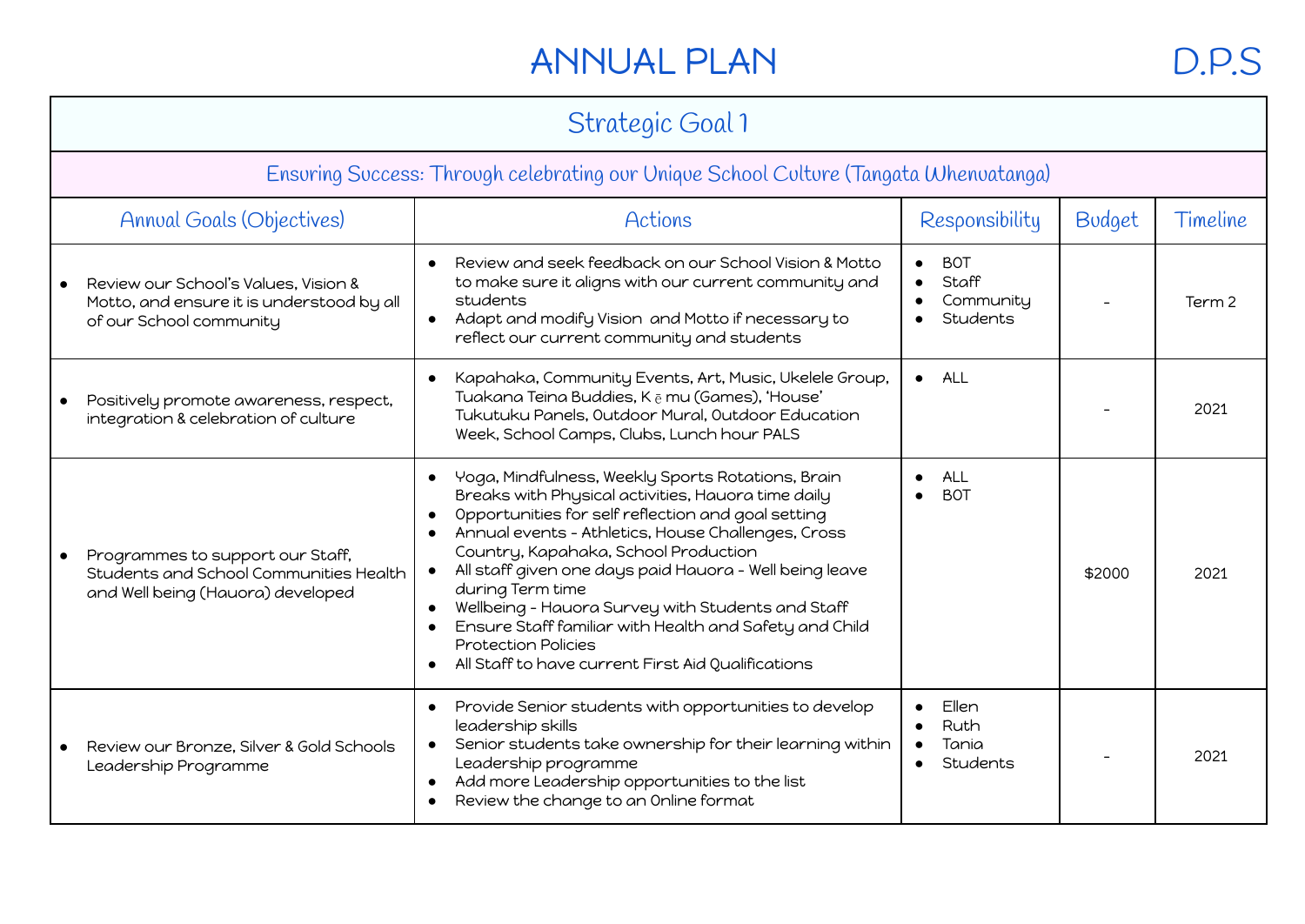| Review the Cultural competencies, and<br>how well we are using them                                                                 | Staff PD on Cultural Competencies<br>$\bullet$<br>Wh a nau Roopu (Family Group) consultation<br>$\bullet$<br>Teacher Only Days/Planning Meetings to ensure<br>competencies interwoven throughout<br>Ann Milne/Raiha Johnson to support the<br>$\bullet$<br>implementation and Integration of competencies                                                                                                                                                                                                 | <b>BOT</b><br>Staff<br>Community<br>Caylieh  |                          | Term 2 |
|-------------------------------------------------------------------------------------------------------------------------------------|-----------------------------------------------------------------------------------------------------------------------------------------------------------------------------------------------------------------------------------------------------------------------------------------------------------------------------------------------------------------------------------------------------------------------------------------------------------------------------------------------------------|----------------------------------------------|--------------------------|--------|
| Investigate ways to incorporate the<br>history, heritage, language and cultural<br>practises of Partners to Te Tiriti o<br>Waitangi | All staff and students to learn a personal mihi<br>Wh $\bar{a}$ nau consulted on ways to improve education for<br>$\bullet$<br>$M_{\bar{a}}$ ori students<br>Staff PD<br>Visiting 'Experts'<br>- Jerome Kavanagh (Later 2021)<br>$\bullet$<br>- Matua Hita (Later 2021)<br>Specific teaching around the Treaty throughout the<br>$\bullet$<br>year<br>Values and beliefs incorporated and taught<br>$\bullet$<br>Whakatouki (proverb) regularly shared with staff,<br>$\bullet$<br>students and community | <b>BOT</b><br>Staff<br>Students<br>Community | \$500?                   | 2021   |
| Promote and Increase the everyday use<br>of Te Ao M a ori integration in all areas of<br>Schooling                                  | Ministry PD for Staff<br>$\bullet$<br>Staff PD<br>$\bullet$<br>Shared resources in Shared 2021 Drive Folder<br>"Banned' words and phrases - shared with community<br>in newsletters<br>Integration of Te Reo (Language) & Tikanga (Customs<br>and traditional values) in teaching and learning<br>Whakatouki (proverb)<br>$\bullet$<br>Wh a nau Roopu (Family Group) consultation<br>$\bullet$                                                                                                            | <b>BOT</b><br>Staff                          |                          | 2021   |
| Review our Reporting Template and seek<br>feedback from our School community to<br>ensure it reflects our School culture            | Analyse current report format -Positives. Negatives,<br>$\bullet$<br>Interesting (PNI)<br>Ask local schools for their Reporting Templates - PNI<br>Survey School Community for feedback on current<br>$\bullet$<br>reporting<br>Draft new Report Template which reflects School culture                                                                                                                                                                                                                   | Tania                                        |                          | Term 1 |
| Work as a whole Board to enhance<br>Governance collaborative decision<br>making based on School Community<br>needs                  | 5Yr Property Plan<br>$\bullet$<br>Building Upgrades based on identified needs<br>NZSTA PD around Governance relevant issues as<br>$\bullet$<br>required<br>New bilingual signage around the school<br>$\bullet$                                                                                                                                                                                                                                                                                           | <b>BOT</b><br>Tania<br>Caylieh               | Ministry<br><b>Funds</b> | 2021   |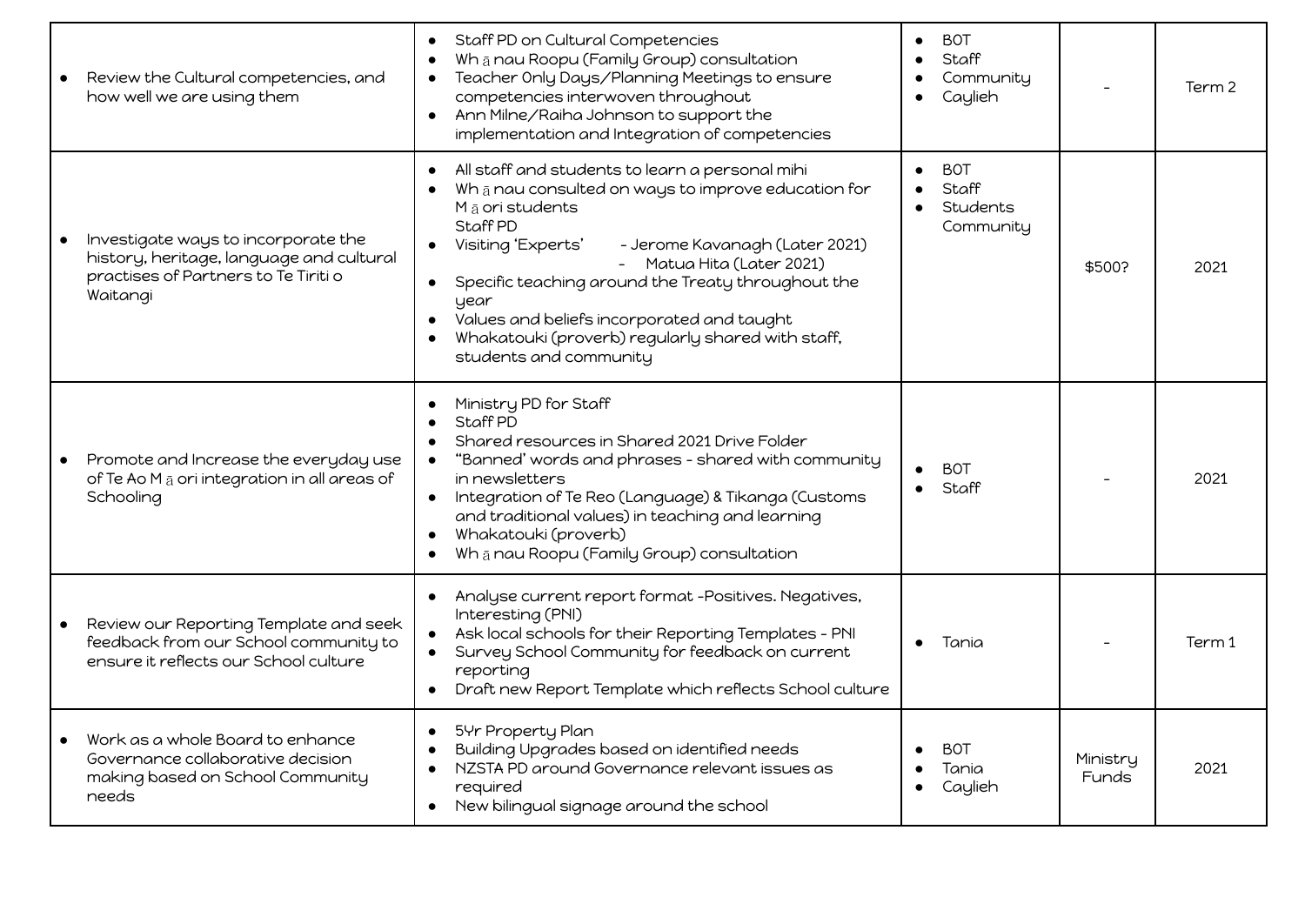| Legislative Requirements at Governance<br>and Management level undertaken within<br>a realistic timeframe | Meet deadlines for the submission of<br>Analysis of Variance (AOV)<br>Charter - Strategic Plan - Annual Plan -<br>$\circ$<br>Targets<br><b>ESOI Applications</b><br><b>Financial Statements</b><br>Roll Returns<br>Policy and Self Reviews undertaken as per 3 year Self<br>Review Cycle<br>Comply with all legislation concerning School Operations | BOT<br>Tania |  | 2021 |
|-----------------------------------------------------------------------------------------------------------|------------------------------------------------------------------------------------------------------------------------------------------------------------------------------------------------------------------------------------------------------------------------------------------------------------------------------------------------------|--------------|--|------|
|-----------------------------------------------------------------------------------------------------------|------------------------------------------------------------------------------------------------------------------------------------------------------------------------------------------------------------------------------------------------------------------------------------------------------------------------------------------------------|--------------|--|------|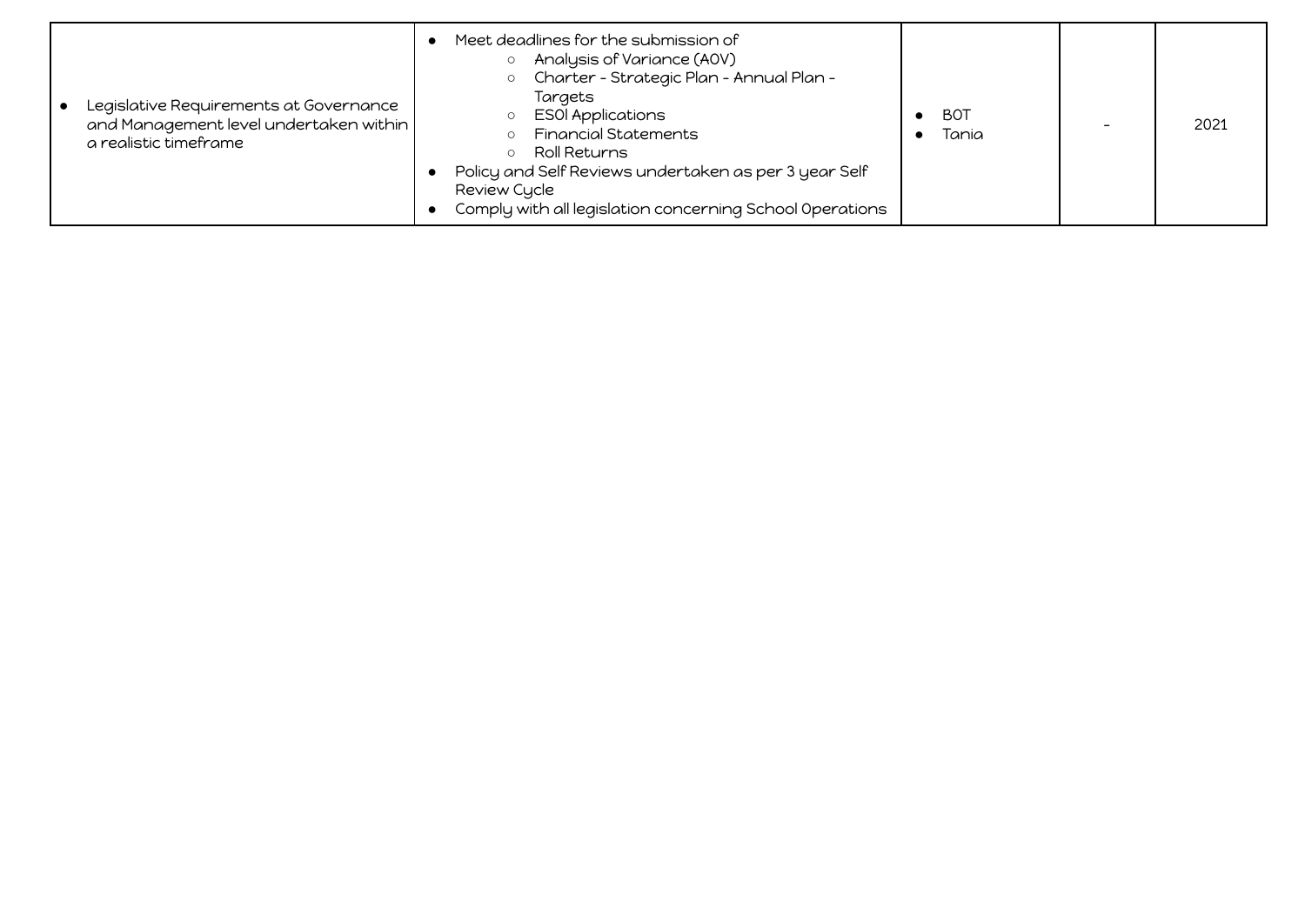## ANNUAL PLAN D.P.S

| Strategic Goal 2                                                                                                                  |                                                                                                                                                                                                                                                                                                                                                                                                            |                                                  |                            |        |  |  |  |
|-----------------------------------------------------------------------------------------------------------------------------------|------------------------------------------------------------------------------------------------------------------------------------------------------------------------------------------------------------------------------------------------------------------------------------------------------------------------------------------------------------------------------------------------------------|--------------------------------------------------|----------------------------|--------|--|--|--|
| Ensuring Success: Through Excellence in Teaching and Learning (Ako)                                                               |                                                                                                                                                                                                                                                                                                                                                                                                            |                                                  |                            |        |  |  |  |
| <b>Annual Goals (Objectives)</b><br>Responsibility<br>Budget<br>Timeline<br>Actions                                               |                                                                                                                                                                                                                                                                                                                                                                                                            |                                                  |                            |        |  |  |  |
| School wide Curriculum reviews in<br>Literacy, including Spelling and<br>Phonographics, as well as Maths<br>including Basic Facts | Curriculum coverage checklist developed<br>$\bullet$<br>Long Term Plans modified and developed to reflect<br>balanced Curriculum coverage<br>Regular and consistent teaching of Basic Facts,<br>Phonographics and Spelling<br>Twice termly testing of Spelling, Basic Facts and<br>$\bullet$<br>Phonographics to monitor progress                                                                          | Tania<br>ALL                                     |                            | 2021   |  |  |  |
| Develop a Curriculum plan that supports<br>the use of integrated technology, across<br>all year groups                            | PD in Digital Technology<br>$\bullet$<br>15 Days PD during terms 1-3 with Vanessa Stupples -<br>Digiteach<br>DT integrated throughout curriculum programmes<br>Chrome Books required due to Roll Growth<br>Lease 6 more i-pads so a total of 12 i-pads throughout<br>the school<br>Google Sites use in Yrs 5-8 & SeeSaw use with Yrs 0-4<br>$\bullet$                                                      | Vanessa<br>Stupples -<br>Digiteach<br>Amy<br>ALL | \$5000<br>\$1500<br>\$2800 | 2021   |  |  |  |
| Establish a Professional Growth Cycle,<br>including Self Reflection, which is focused<br>on improving Teacher practice            | Participate in Professional Growth Cycle (PGC) PD via<br>$\bullet$<br>Zoom meetings and Ministry information<br>Attend Beginning Principal Hui on PGC<br>Develop a PGC format that reflects our School Culture<br>and is relevant and meaningful<br>Reflect on planning and Teaching practice<br>$\bullet$                                                                                                 | ALL<br>$\bullet$                                 | \$2500                     | 2021   |  |  |  |
| Develop collaborative leadership<br>structures for Staff                                                                          | Management units allocated and shared to those who<br>$\bullet$<br>have taken on more responsibility<br>Areas of responsibility and programme implementation<br>shared amongst Staff<br>Amy - ICT<br>Lisanne – ESOL<br>$\circ$<br>Caylieh - M ā ori<br>Ellen - PE/Sport<br>$\circ$<br>Each Staff Member to lead one staff meeting on an area<br>of interest/need - Report on Individual PD taken for staff | Tania<br>Staff<br>$\bullet$                      |                            | Term 1 |  |  |  |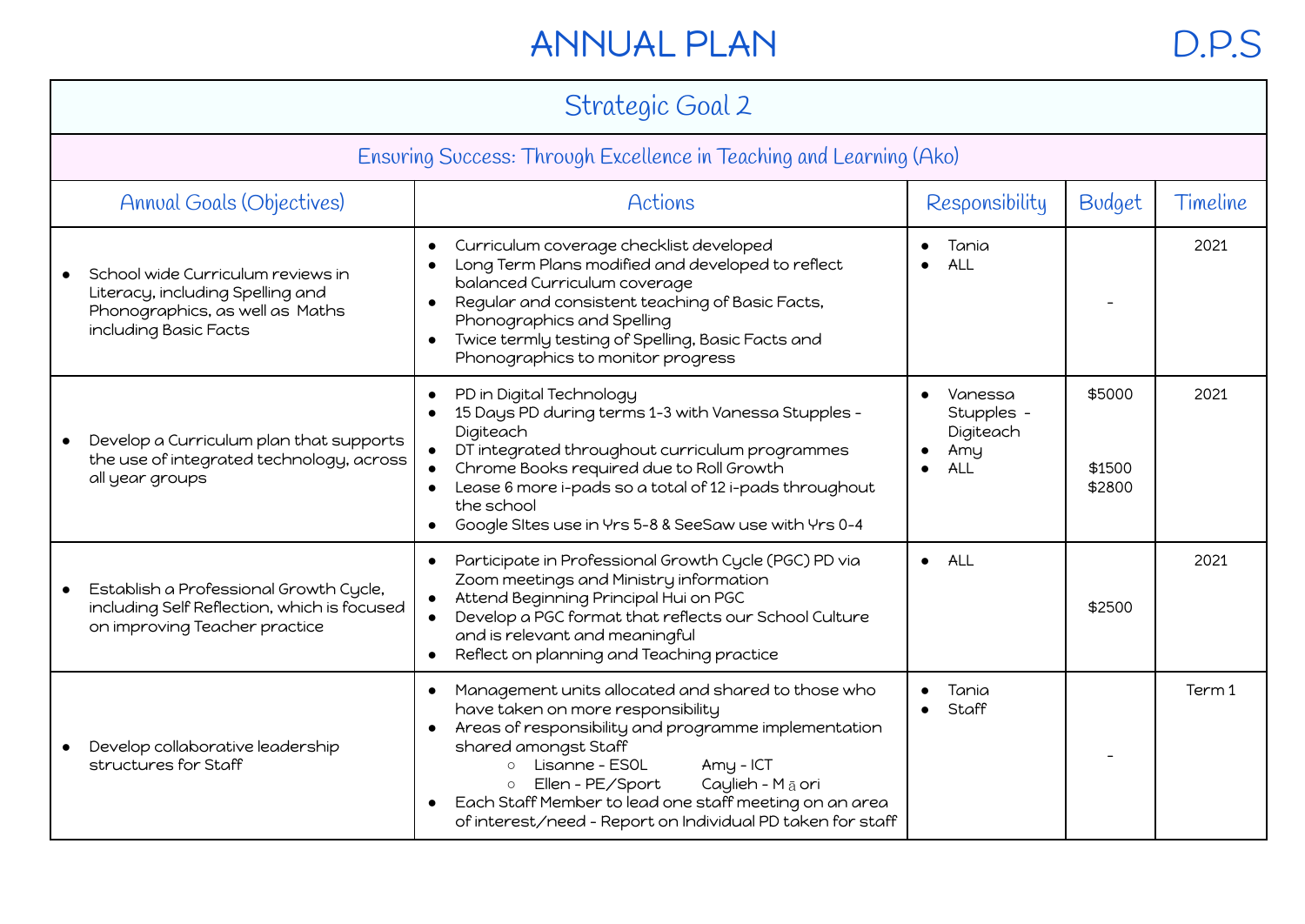| Continue to develop innovative and<br>inclusive teaching practices                                              | DT Professional Development<br>$\bullet$<br>Classroom observations - feedback<br>$\bullet$<br>Resources, activities and ideas shared<br>Access Professional Development that supports<br>innovative teaching practices<br>Make Play Create PD for Junior teachers<br>Universal design for Learning (UDL)- a way to connect<br>every student to the learning experience, and a ways of<br>looking at learning that is fully inclusive and promotes<br>success for learners, regardless of ability | Tania<br>ALL<br>$\bullet$ | 2021 |
|-----------------------------------------------------------------------------------------------------------------|--------------------------------------------------------------------------------------------------------------------------------------------------------------------------------------------------------------------------------------------------------------------------------------------------------------------------------------------------------------------------------------------------------------------------------------------------------------------------------------------------|---------------------------|------|
| Environments and culture that provides<br>opportunities for all to achieve to their<br>full potential developed | Promote opportunities (sporting, cultural, leadership,<br>arts, science & technology)<br>Yr 6-8 Leadership Programme<br>$\bullet$<br>Online Learning<br>$\bullet$<br>Regular EOTC programmes and opportunities, overnight<br>camp, Deep Cove<br>UDL<br>$\bullet$<br>Bloom's Taxonomy / Multiple Intelligences Teaching<br>Practices                                                                                                                                                              | ALL<br>$\bullet$          | 2021 |
| Provide students with learning<br>$\bullet$<br>opportunities in areas they are<br>passionate about              | Online Learning<br>$\bullet$<br>Involvement in REAP courses<br>Young Einsteins Quiz<br>Enviroschools development<br>STEM Challenges<br>Passion Projects<br>Bloom's Taxonomy / Multiple Intelligence principles<br>incorporated<br>Clubs / Arts programmes / Technology Classes in<br>Winton                                                                                                                                                                                                      | ALL<br>$\bullet$          | 2021 |
| Target programmes aimed at meeting<br>the needs of all children developed and<br>implemented                    | Self Regulated learning promoted<br>Regularly update Target Student RegisterOngoing review<br>of Target children and their achievement<br>IEP's<br>$\bullet$<br>Extension programmes accessed for those who need<br>$\bullet$<br>further enrichment<br>Develop an effective 'skills based' programme for<br>children who have differing needs - UDL<br>Reading Recovery<br>ESOL - Around the world programme                                                                                     | $\bullet$ ALL             | 2021 |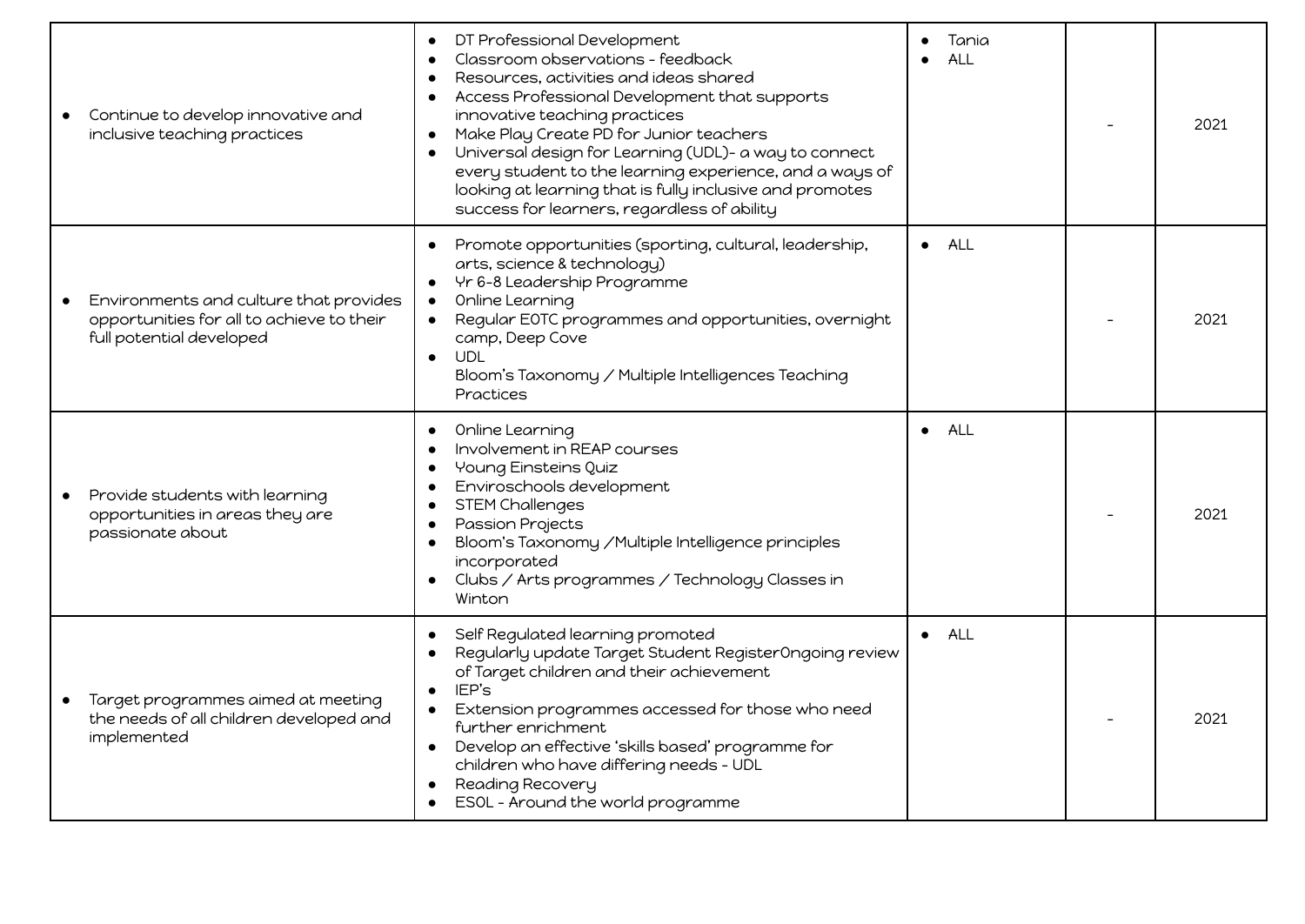## ANNUAL PLAN D.P.S

| Strategic Goal 3                                                                                                                                                             |                                                                                                                                                                                                                                                                                                                                                                                                                                                                                                                                   |                 |                                |          |  |
|------------------------------------------------------------------------------------------------------------------------------------------------------------------------------|-----------------------------------------------------------------------------------------------------------------------------------------------------------------------------------------------------------------------------------------------------------------------------------------------------------------------------------------------------------------------------------------------------------------------------------------------------------------------------------------------------------------------------------|-----------------|--------------------------------|----------|--|
| Ensuring Success: Through positive relationships and communication with our School Community (Wh a naungatanga)                                                              |                                                                                                                                                                                                                                                                                                                                                                                                                                                                                                                                   |                 |                                |          |  |
| <b>Annual Goals (Objectives)</b>                                                                                                                                             | Actions                                                                                                                                                                                                                                                                                                                                                                                                                                                                                                                           | Responsibility  | <b>Budget</b>                  | Timeline |  |
| Maintain and continue to develop open<br>communication between school,<br>wh $\bar{a}$ nau and our local community to<br>celebrate student work, successes and<br>challenges | Regular conversations, casual chats, greetings<br>$\bullet$<br>Text messages, phone calls, emails<br>$\bullet$<br>School App messages<br>$\bullet$<br>Newsletter<br>$\bullet$<br>Seesaw and Blog Use<br>$\bullet$<br><b>WOW Nights</b><br>$\bullet$<br>Community events<br>$\bullet$<br>Principal/Staff regularly meet with PTN<br>$\bullet$<br>Communicate information clearly around new<br>$\bullet$<br>expectations and events<br>Build upon reciprocal relationships with local<br>$\bullet$<br>Kindergarten (Tuakana Teina) | $\bullet$ ALL   |                                | 2021     |  |
| Engage with our wider community to<br>enhance learning opportunities                                                                                                         | Host Parent Education session re: Online Safety - John<br>$\bullet$<br>Parsons<br>Clubs<br>$\bullet$<br>Kapahaka<br>$\bullet$<br>School Production<br>$\bullet$<br>Grandparent Reading<br>$\bullet$<br>Enviroschools<br>$\bullet$<br>PTN Group<br>$\bullet$<br>Community Days - Duathlon, Athletics, House Challenges<br>$\bullet$<br>Pet Day<br><b>Working Bees</b><br>$\bullet$<br>Scholastic Book Fair                                                                                                                         | $\bullet$ $ALL$ | \$2000?<br>Production<br>Costs | 2021     |  |
| Local curriculum is explored through<br>engagement/review with school & wider<br>community                                                                                   | School and community review around local curriculum -<br>$\bullet$<br>explore what this will look like for our School - linked to<br>school values (Local Marae, businesses, kindy etc)<br>Incorporate local curriculum into curriculum coverage<br>overviews<br>Enviroschools<br>$\bullet$                                                                                                                                                                                                                                       | Tania           |                                |          |  |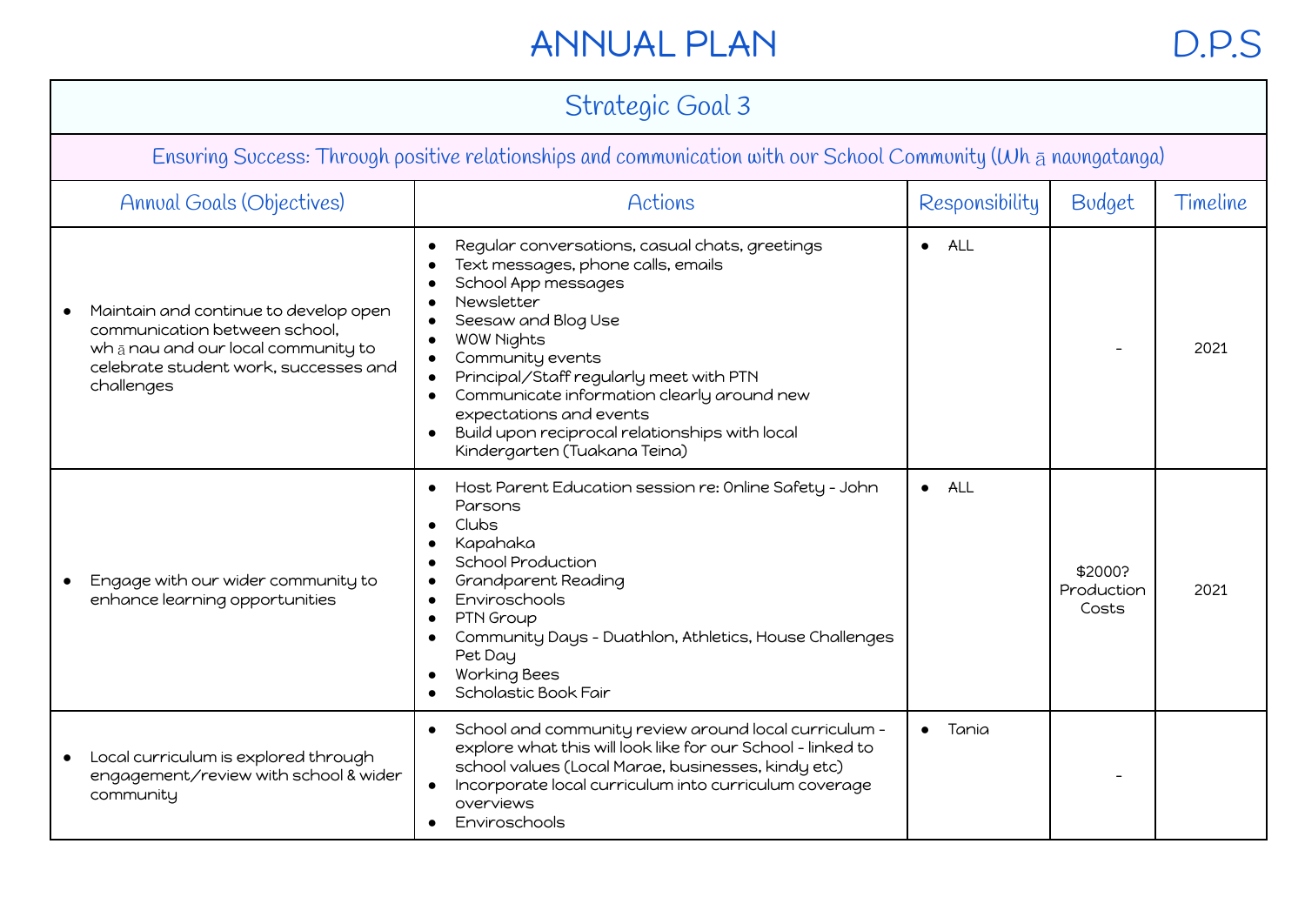| Effectively share information between<br>School and Home                                                  | Develop a new school APP and Website, as well as<br>$\bullet$<br>Seesaw and Blogs<br>Use School APP, Seesaw and Blogs<br>$\bullet$<br>Clear communication - include Te reo & Tagalog plus<br>definitions<br>PTN/BOT Updates in School Newsletter                                                                                                                                                                                                                                   | ALL<br>BOT/PTN<br>SchoolAPP<br>$\bullet$                          | $\overline{\phantom{0}}$ | 2021    |
|-----------------------------------------------------------------------------------------------------------|------------------------------------------------------------------------------------------------------------------------------------------------------------------------------------------------------------------------------------------------------------------------------------------------------------------------------------------------------------------------------------------------------------------------------------------------------------------------------------|-------------------------------------------------------------------|--------------------------|---------|
| Continue to work as a whole Board to<br>enhance collaborative decision making<br>based on Community needs | Regular surveys on areas of need<br>Policy and Procedure review<br>5 year Property Plan Projects underway                                                                                                                                                                                                                                                                                                                                                                          | <b>BOT</b><br>$\bullet$                                           | Ministry<br><b>Funds</b> | Ongoing |
| Enviroschools priorities researched and<br>developed                                                      | Enviroschools Hui at Limehills School<br>$\bullet$<br>Regular Meetings with Enviroschools Team Leaders<br>$\bullet$<br>Student, Wh a nau and Community Consultation around<br>enviroschools focus<br>Learn the relevant Te reo and tikanga for the flora and<br>fauna of our local area<br>Host Parent Education session around us becoming an<br>Envirschool<br>Enviroschools Priority chosen<br>$\bullet$<br>Initial Enviroschools project developed and undertaken<br>$\bullet$ | Lisanne<br>$\bullet$<br>Ellen<br><b>ES Team</b><br><b>Leaders</b> | \$1000?                  | Ongoing |
| Share work, success and challenges<br>while celebrating diverse abilities &<br>individual excellence      | Wow nights<br>$\bullet$<br>Polyfest<br>$\bullet$<br>Productions<br><b>School Assemblies</b><br><b>Newsletters</b><br>Community newsletters<br>School Website                                                                                                                                                                                                                                                                                                                       | ALL<br>$\bullet$                                                  |                          | Ongoing |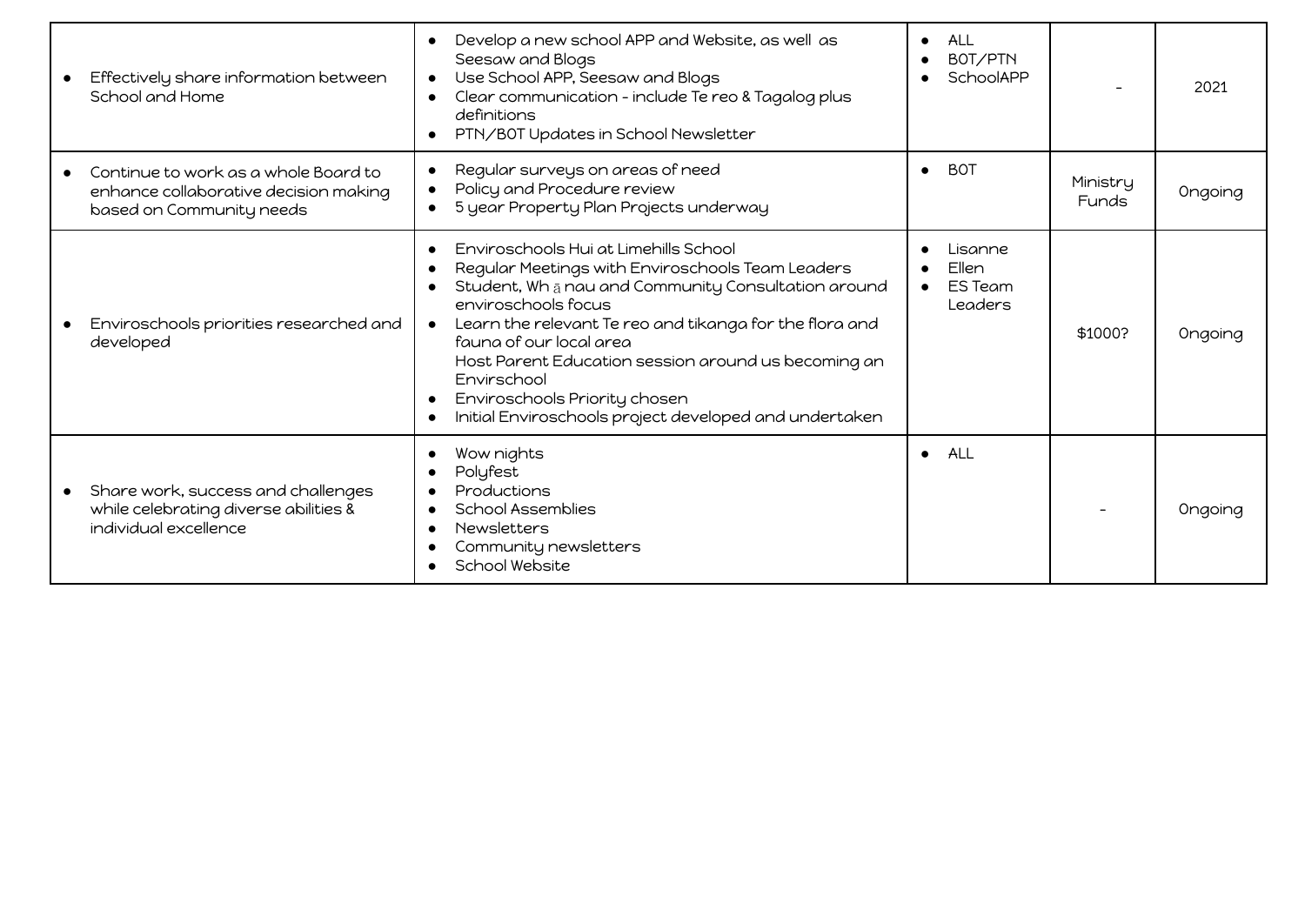## STUDENT ACHIEVEMENT TARGET

#### Strategic Goal 1 - Ensuring Success: Through Excellence in Teaching and Learning (Ako)

#### ANNUAL TARGET

#### **MATHS**

Raising student achievement in Numeracy through the following targets

- 1. At least 80% of the 16 children who are currently AT RISK of achieving their expected level in Maths, will be at expected level at the end of the year.
- 2. At least 80% of the 8 children who are currently BELOW or WELL BELOW their expected level in Maths, will make accelerated progress towards their expected level by the end of the year.

#### BASELINE DATA

- Schoolwide data collected at the end of 2020 showed 69% of children were At or Above in achieving NZ Curriculum standards in Maths
- 50% of children in the Target group who are AT RISK, are identified as Transient. Our definition of Transient being Y0-2 children who have attended one other schools previously, before Drummond or Y3-8 children who have attended two or more other schools previously, before Drummond
- 8 of the 9 Target children (89%) who are either BELOW or WELL BELOW are also Transient

#### INITIAL DATA

● Teachers will collect initial Assessment Data in February/March 2021. This data will be used to help make further informed decisions regarding Teaching and Learning programmes, Resources, Professional Development and Support Programmes required

#### SOURCES OF DATA

- End of 2020 and start of 2021 OTJ using NZ Curriculum
- Assessment OF learning: GLOSS test, IKan test, JAM test, Whole school moderation sessions
- Assessment AS learning:Observations ongoing
- Discussions and observations /questioning
- Formative assessment practices including self and peer assessment and formative notes in modeling books, notes in books
- Overall Teacher Judgements ( including assessment of strands taught so far this year Statistical Literacy, Statistics, Number- Add/Sub, Geometry)